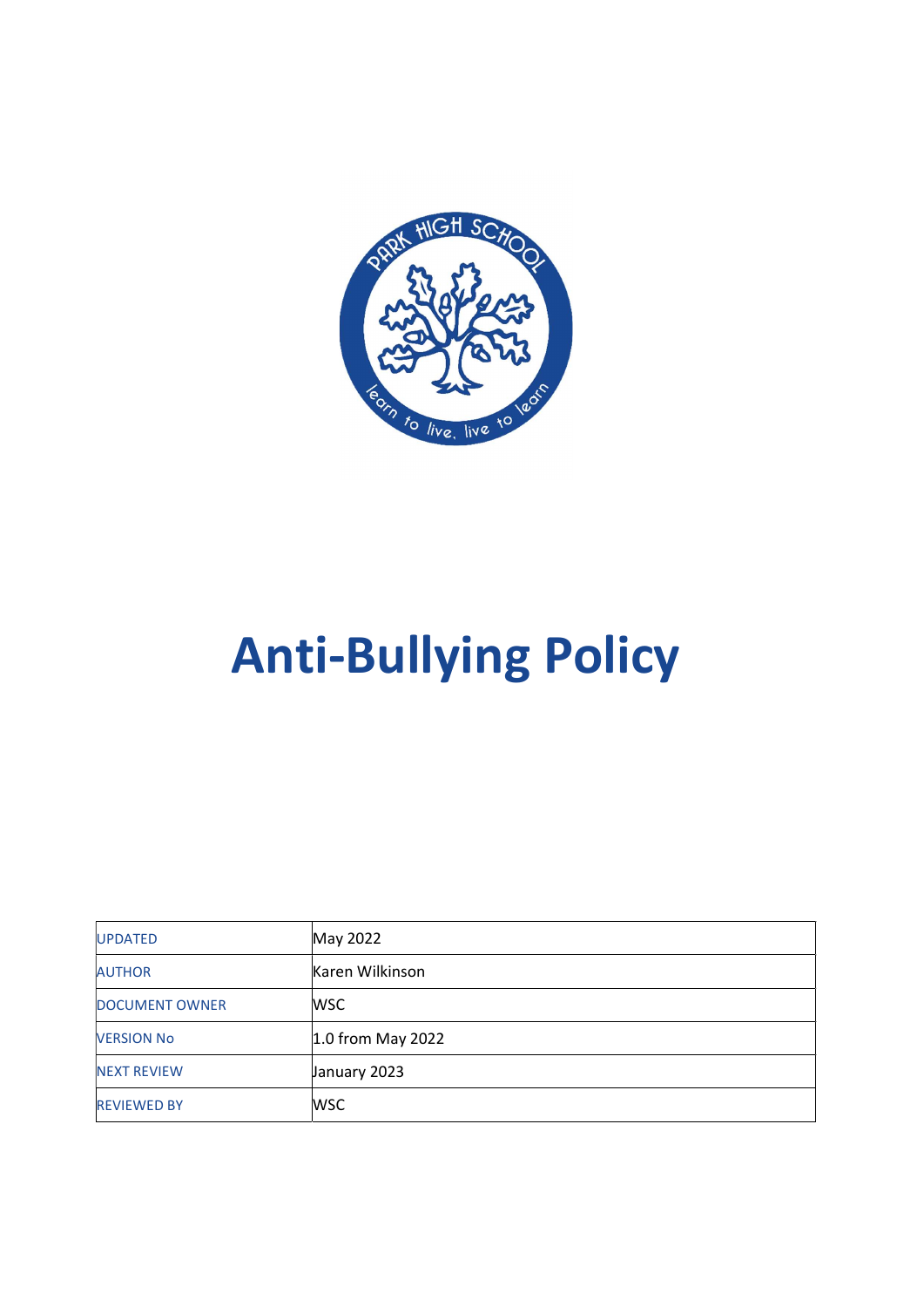# This Policy will be reviewed at least annually, and following any concerns and/or updates to national and local guidance or procedures

This Policy was revised in Spring 2022. The following amendments were made:

- Updated links to legislation.
- Some clarifications about bullying when it occurs offsite.
- Further information about possible punitive sanctions that may be used.
- Reference to Character Education Framework.
- Further information about preventative measures that may be taken.
- Removal of some organisations signposted.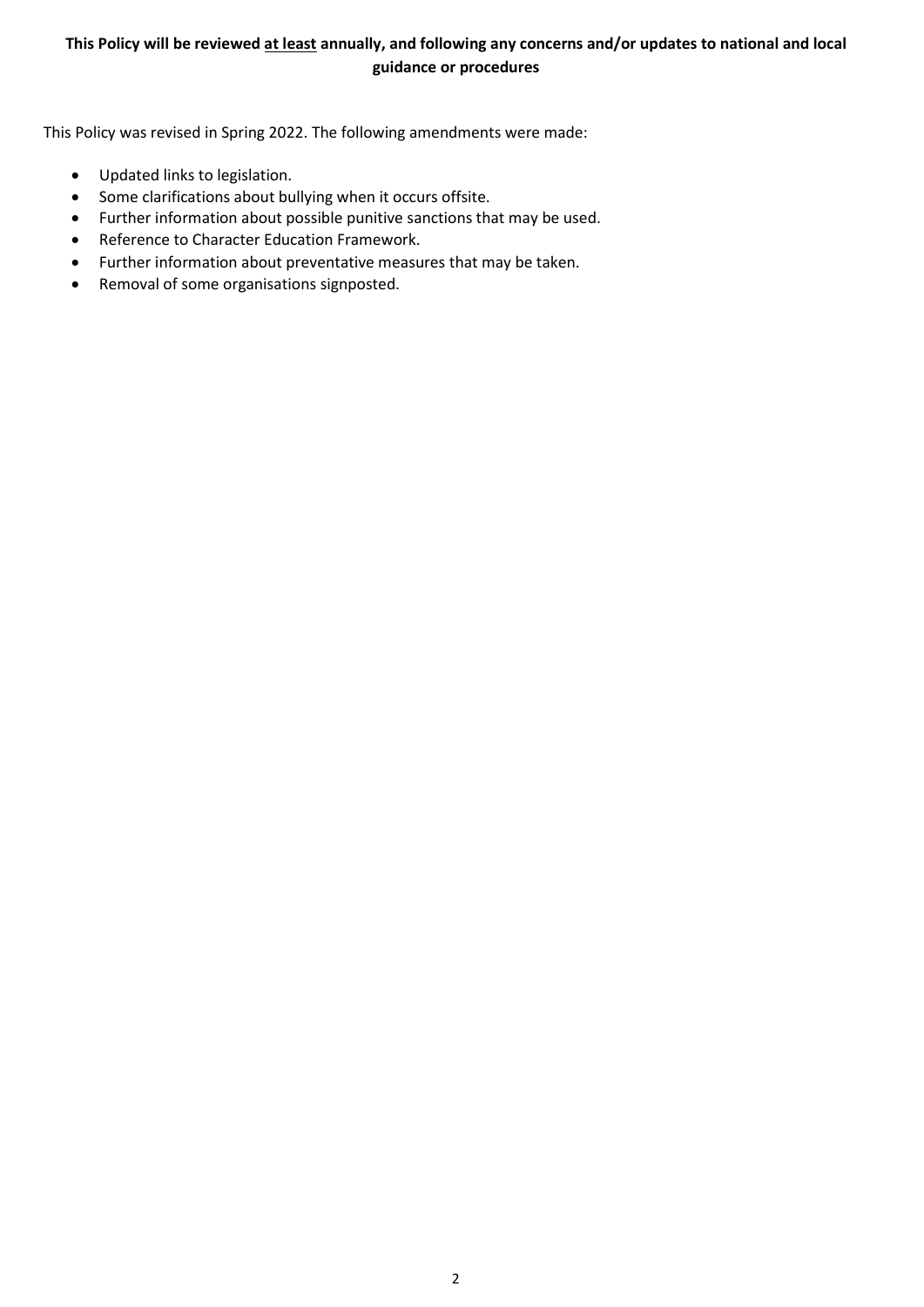# Park High School Anti-Bullying Policy

This Policy is based on DfE guidance "Preventing and Tackling Bullying" July 2017 and supporting documents. It also takes into account the DfE statutory guidance "Keeping Children Safe in Education" 2021 and the new guidance 'Sexual violence and sexual harassment between children in schools and colleges' May 2018.

### Introduction

We are committed to providing a caring, friendly and safe environment for all our students, staff and visitors at Park High School so they can learn and work in a relaxed and secure atmosphere. Bullying of any kind is unacceptable at our school. If bullying does occur, all students, staff and visitors should be able to tell and know that incidents will be dealt with promptly and effectively. Anyone who sees bullying is happening is expected to report it.

# Policy objectives:

- 1. This Policy outlines what Park High School will do to prevent and tackle all forms of bullying.
- 2. The Policy has been adopted with the involvement of the whole school community.
- 3. Park High School is committed to developing an anti-bullying culture where the bullying of adults, children or young people is not tolerated in any form.
- 4. The Policy has been developed with regard to the Public Sector Equality Duty (PSED) which came into effect in April 2011 as a result of the Equality Act 2010. This requires public bodies to promote equality and replaced three pre-existing duties relating to disability, race and gender equality.

#### Links with other school policies and practices

This Policy links with a number of other school policies, practices and action plans including:

- Behaviour Policy
- Complaints Policy
- Safeguarding and Child Protection Policy
- Digital Safety Policy
- Parent Code of Conduct
- Equality Policy and Equality Objectives
- Curriculum plans, such as: PSHCE

# Links to legislation

There are a number of pieces of legislation which set out measures and actions for schools in response to bullying, as well as criminal and civil law. These may include (but are not limited to):

- The Education and Inspection Act 2006, 2011
- The Equality Act 2010
- The Children Act 1989
- Protection from Harassment Act 1997
- The Malicious Communications Act 1988
- Public Order Act 1986

# Responsibilities

It is the responsibility of:

- The Headteacher (or designated person) to communicate this Policy to the school community, to ensure that disciplinary measures are applied fairly, consistently and reasonably, and that a member of the senior leadership team has been identified to take overall responsibility.
- School Governors to take a lead role in monitoring and reviewing this Policy.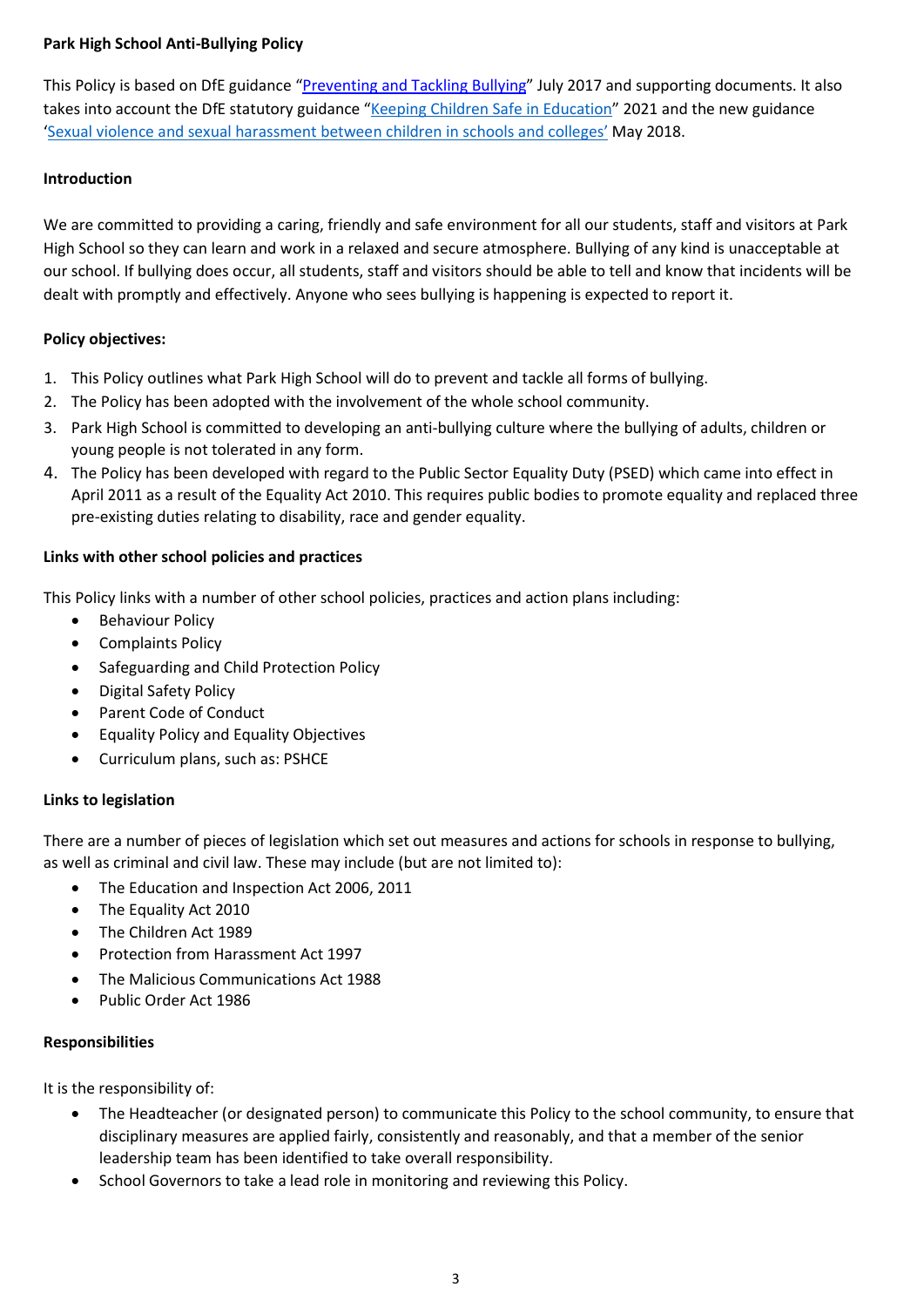- All staff, including: governors, senior leadership, teaching and non-teaching staff, to support, uphold and implement this Policy accordingly.
- Parents/carers to support their children and work in partnership with the school.
- Students to abide by the Policy.

# Definition of bullying

- Bullying is "behaviour by an individual or a group, repeated over time that intentionally hurts another individual either physically or emotionally". (DfE "Preventing and Tackling Bullying", July 2017)
- Bullying can include: name calling, taunting, mocking, making offensive comments; kicking; hitting; taking belongings; producing offensive graffiti; gossiping; excluding people from groups and spreading hurtful and untruthful rumours.
- Bullying may be driven by a prejudice This might be homophobia, racism, or victimising those who have special needs or disabilities. It may be picking on a student because they are cared for away from home or it may be picking on a student who cares for a sick relative.
- This includes the same unacceptable behaviours expressed online, sometimes called online or cyberbullying. This can include: sending offensive, upsetting and inappropriate messages by phone, text, instant messenger, through gaming, websites, social media sites and apps, and sending offensive or degrading photos or videos.
- Bullying can be a form of peer-on-peer abuse and can be emotionally abusive; it can cause severe and adverse effects on children's emotional development.

 $\bullet$ 

# Responding to bullying

The following steps may be taken when dealing with all incidents of bullying reported to the school:

- If bullying is suspected or reported, the incident will be dealt with immediately by the member of staff who has been approached or witnessed the concern.
- The school will provide appropriate support for the person being bullied making sure they are not at risk of immediate harm and will involve them in any decision-making, as appropriate.
- The Head of Year (HOY), Pastoral Support Assistant (PSA) or another member of leadership staff will interview all parties involved.
- The Designated Safeguarding Lead (DSL) will be informed of all bullying issues where there are safeguarding concerns.
- The school will inform other staff members, and parents/ carers, where appropriate. Parents will be kept informed and are discouraged from taking matters into their own hands and should not approach a suspected student but speak to a member of staff.
- Sanctions (as identified within the school Behaviour Policy) and support for individuals will be implemented, in consultation with all parties concerned.
- If necessary, other agencies may be consulted or involved, such as: the police (if a criminal offence has been committed) or other local services including early help or children's social care (if a child is felt to be at risk of significant harm).
- Where the bullying takes place off school site or outside of normal school hours (including cyberbullying), the school will ensure that the concern is fully investigated when this is appropriate. If within the school's remit, action will be taken, including providing support and implementing sanctions in accordance with the school's Behaviour Policy. Where necessary and appropriate we will involve external agencies including our Safer School Police Officer.
- A clear and precise account of the incident will be recorded by the school in accordance with existing procedures. This will include recording appropriate details regarding decisions and action taken.
- Each incident of actual or alleged bullying will be unique in its representation and its level of impact on the individuals concerned. Therefore, it is important that the school is given the opportunity to tailor a strategy to address the situation and to support the bullied student according to the particular incident/s.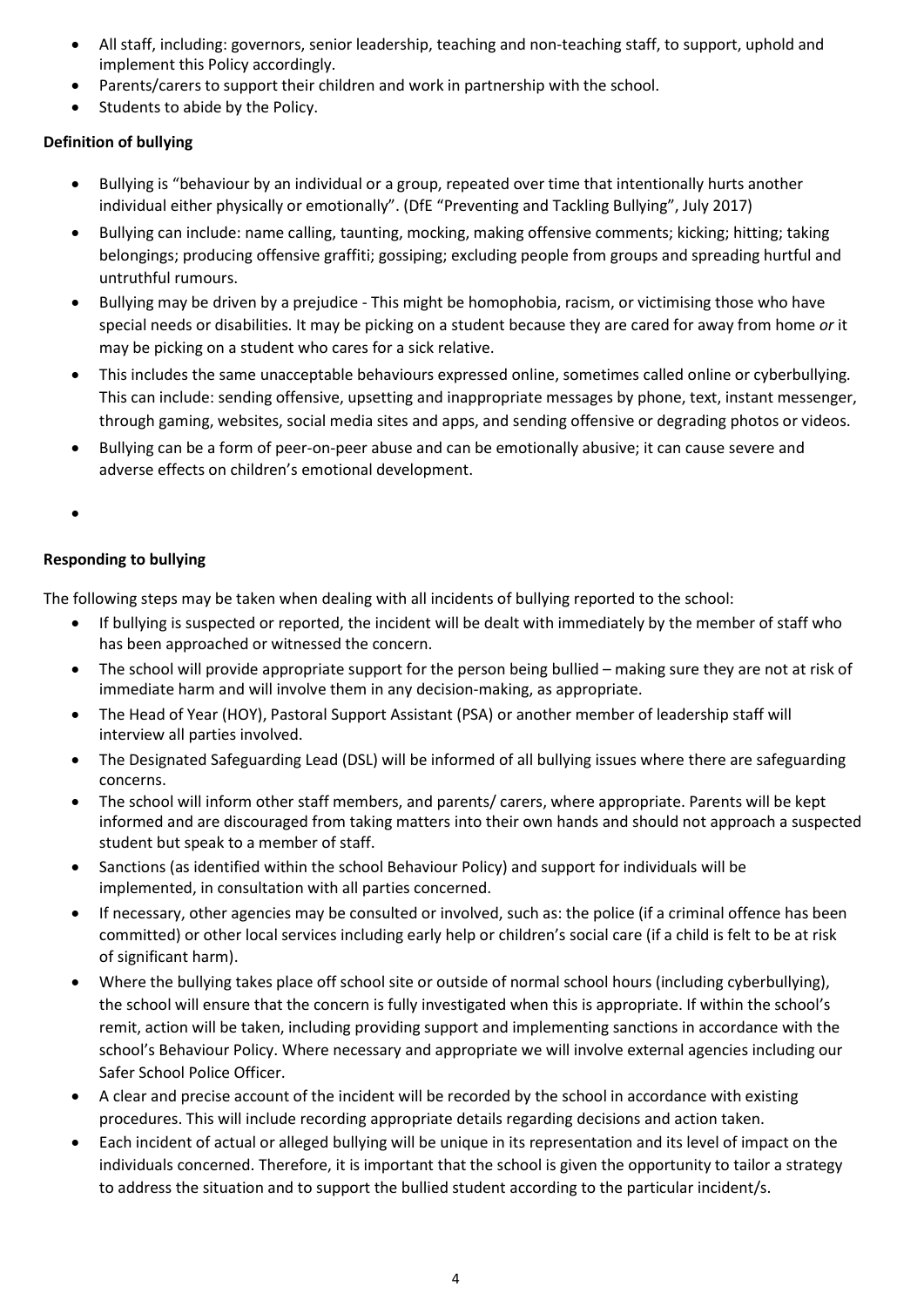# **Cyberbullying**

When responding to cyberbullying concerns, the school will:

- Act as soon as an incident has been reported or identified.
- Provide appropriate support for the person who has been cyberbullied and work with the person who has carried out the bullying to ensure that it does not happen again.
- Encourage the person being bullied to keep any evidence (screenshots) of the bullying activity to assist any investigation.
- Take all available steps where possible to identify the person responsible. This may include:
	- looking at use of the school systems;
	- identifying and interviewing possible witnesses;
	- contacting the service provider and the police, if necessary.
- Work with the individuals and online service providers to prevent the incident from spreading and assist in removing offensive or upsetting material from circulation. This may include:
	- support reports to a service provider to remove content if those involved are unable to be identified or if those involved refuse to or are unable to delete content.
	- confiscating and searching students' electronic devices, such as mobile phones, in accordance with the law and also the school searching and confiscation Policy.
	- requesting the deletion of locally-held content and content posted online if they contravene school behavioural policies.
- Ensure that sanctions are applied to the person responsible for the cyberbullying; the school will take steps to change the attitude and behaviour of the bully, as well as ensuring access to any additional help that they may need.
- Inform the police if a criminal offence has been committed.
- Provide information to staff and students regarding steps they can take to protect themselves online. This may include:
	- advising those targeted not to retaliate or reply;
	- providing advice on blocking or removing people from contact lists;
	- helping those involved to think carefully about what private information they may have in the public domain.

# Supporting students

Students who have been bullied will be supported by:

- Reassuring the student and providing continuous support.
- Offering an immediate opportunity to discuss the experience with their teacher, the designated safeguarding lead, or a member of staff of their choice.
- Being advised to keep a record of the bullying as evidence and discuss how respond to concerns and build resilience as appropriate.
- Working towards restoring self-esteem and confidence.
- Providing ongoing support; this may include: working and speaking with staff, offering formal counselling, engaging with parents and carers, referral to the 'Oakwood Project'.
- The Oakwood Project is a bespoke initiative for students in all Years 7-13 to join and learn how to become Anti-Bullying Ambassadors to support their peers in the school community, by raising awareness of the impact of bullying and encouraging and supporting other students to talk about what is happening so that all incidents of bullying can be tackled and addressed. The Training is provided by The Diana Award.
- Where necessary, working with the wider community and local/national organisations to provide further or specialist advice and guidance; this could include support through Early Help or Specialist Children's Services, or support through Child and Adolescent Mental Health Services (CAMHS).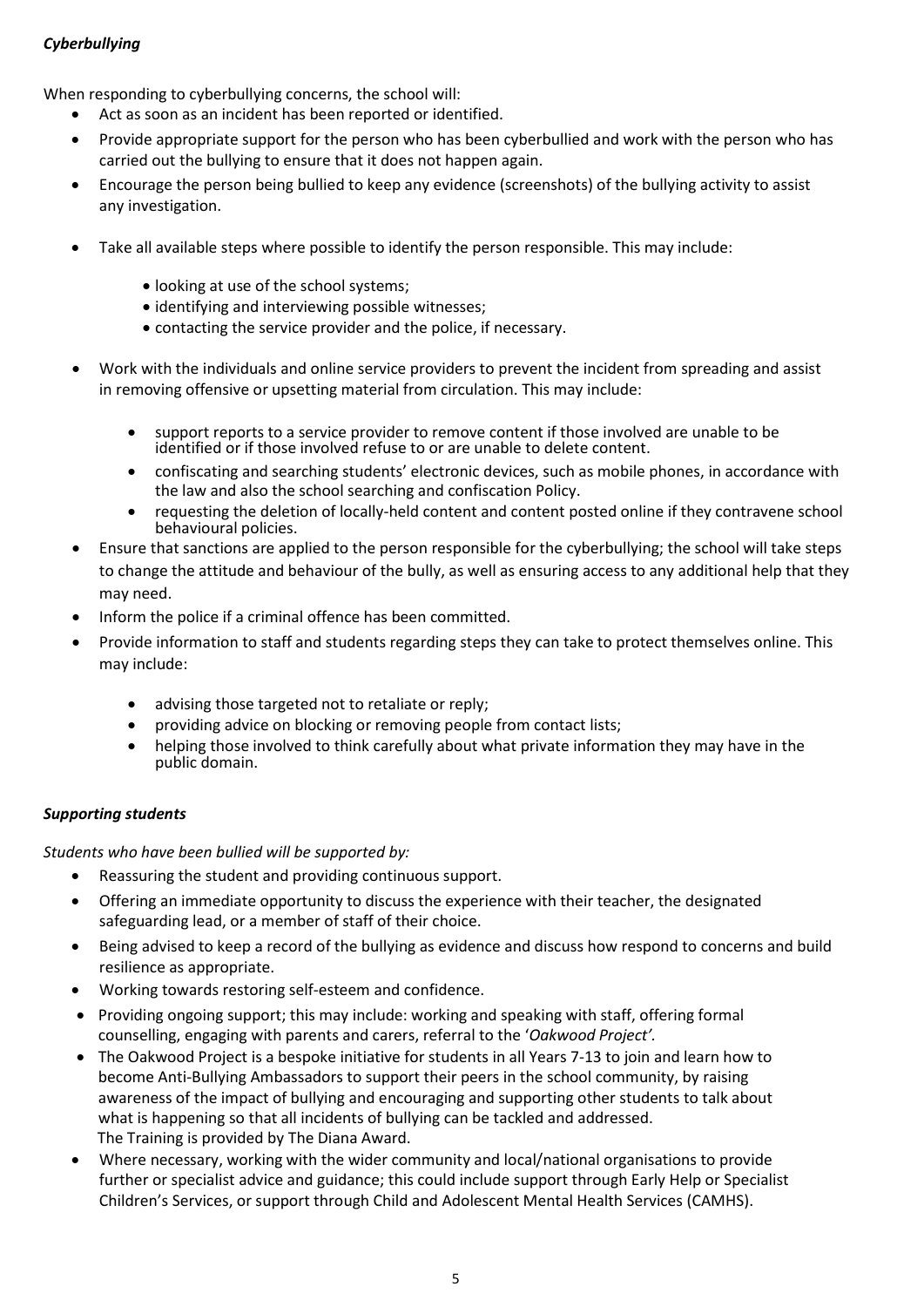Students who have perpetrated the bullying will be helped by:

- Discussing what happened, establishing the concern and the need to change. Informing parents/carers to help change the attitude and behaviour of the child. Providing appropriate education and support regarding their behaviour or actions.
- If online, requesting that content be removed and reporting accounts/content to service provider.
- Sanctioning, in line with school Behaviour Policy; this may include official warnings, detentions, removal of privileges (including online access when encountering cyberbullying concerns), Internal Exclusion and fixed-term or permanent exclusions.
- Where necessary, working with the wider community and local/national organisations to provide further or specialist advice and guidance; this may include involvement from the Police or referrals to Early Help, Specialist Children's Services, or Child and Adolescent Mental Health Services (CAMHS) as appropriate.

# Supporting adults

Our school takes measures to prevent and tackle bullying among students; however, it is equally important to recognise that bullying of adults is unacceptable. The school will refer to other policies in place that will manage any allegation of bullying of an adult. Each case will be assessed individually and the school will tailor a strategy to address the situation.

#### Preventing bullying

#### Environment

The whole school community will:

- Create and support an inclusive environment which promotes a culture of mutual respect, consideration and care for others, which will be upheld by all.
- Recognise that bullying can be perpetrated or experienced by any member of the community, including adults and children (peer on peer abuse).
- Openly discuss differences between people that could motivate bullying, such as: religion, ethnicity, disability, gender, sexuality or appearance related difference. Also children with different family situations, such as looked after children or those with caring responsibilities.
- Challenge practice and language which does not uphold the values of tolerance, non-discrimination and respect towards others.
- We will utilise curriculum opportunities, in particular tutor time and PSHCEe classes where issues of diversity are discussed and anti-bullying messages are drawn out.
- Use of opportunities throughout the school calendar and at certain times of the school day to raise awareness of the negative consequences of bullying e.g. Anti-Bullying Week in November of each year.
- Developing and embedding our Character Education framework.
- Be encouraged to use technology, especially mobile phones and social media positively and responsibly.
- Work with staff, the wider community and outside agencies to prevent and tackle concerns including all forms of prejudice-driven bullying.
- Actively create "safe spaces" for vulnerable children and young people.
- Celebrate success and achievements to promote and build a positive school ethos.

#### Involvement of students

We will:

- Involve students in policy writing and decision making, to ensure that they understand the school's approach and are clear about the part they have to play to prevent bullying.
- Regularly canvas children and young people's views on the extent and nature of bullying. Ensure that all students know how to express worries and anxieties about bullying.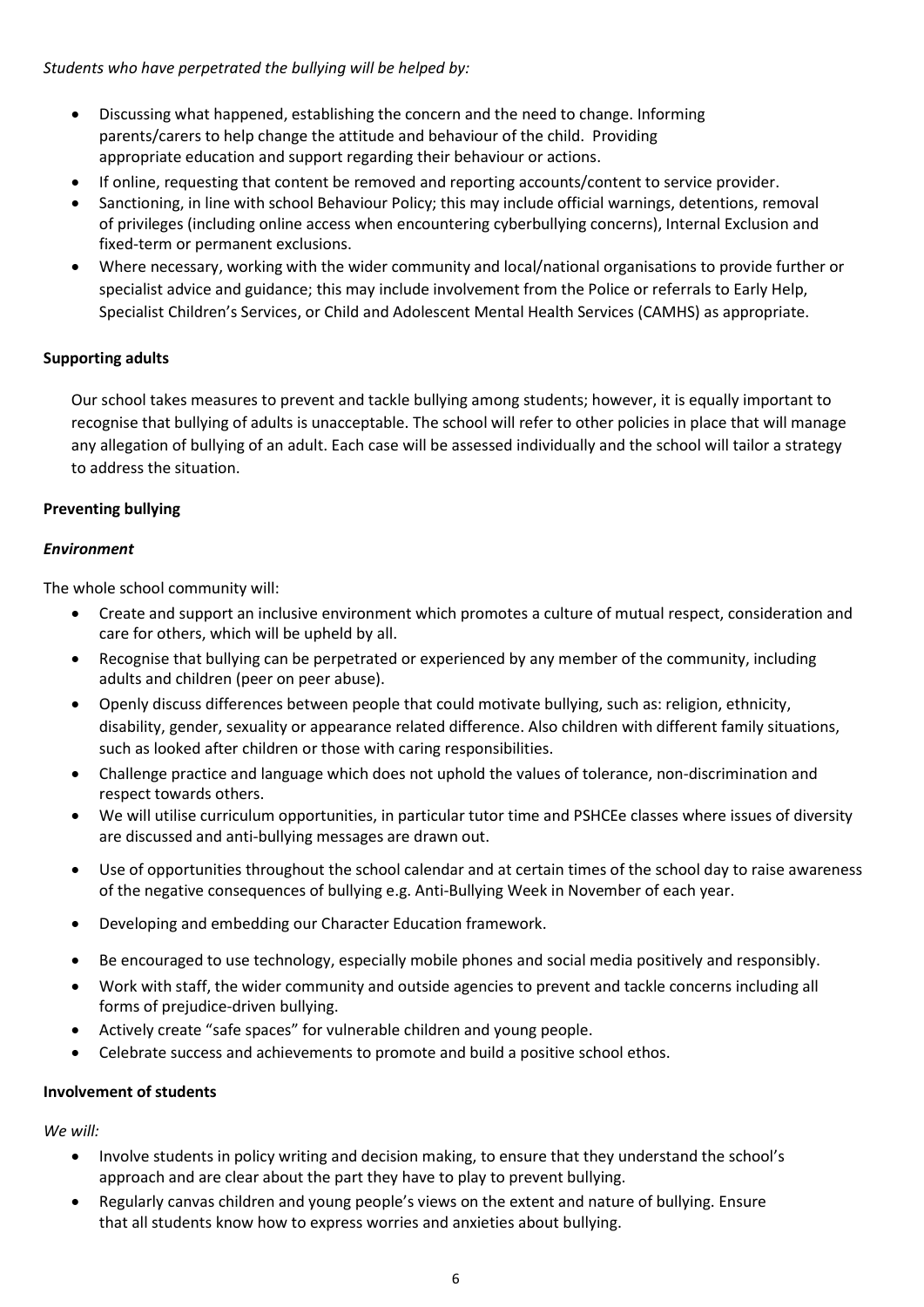- Ensure that all students are aware of the range of sanctions which may be applied against those engaging in bullying.
- Involve students in anti-bullying campaigns in schools and embedded messages in the wider school curriculum.
- Publicise the details of internal support, as well as external helplines and websites.
- Offer support to students who have been bullied and to those who are bullying in order to address the problems they have.

#### Involvement and liaison with parents and carers

We will:

- Take steps to involve parents and carers in develop policies and procedures, to ensure they are aware that the school does not tolerate any form of bullying.
- Make sure that key information about bullying (including policies and named points of contact) is available to parents/carers in a variety of formats.
- Ensure all parents/carers know who to contact if they are worried about bullying and where to access independent advice.
- Work with all parents/carers and the local community to address issues beyond the school gates that give rise to bullying.
- Ensure that parents work with the school to role model positive behaviour for students, both on and offline.
- Ensure all parents/carers know about our complaints procedure and how to use it effectively, to raise concerns in an appropriate manner.
- Encourage parents/carers to utilise our pastoral reporting system to raise a concern as swiftly as possible so that the school may intervene and take action.

# Useful links and supporting organisations

- Anti-Bullying Alliance: www.anti-bullyingalliance.org.uk
- Childline: www.childline.org.uk
- Family Lives: www.familylives.org.uk
- Kidscape: www.kidscape.org.uk
- MindEd: www.minded.org.uk
- NSPCC: www.nspcc.org.uk
- The BIG Award: www.bullyinginterventiongroup.co.uk/index.php
- PSHE Association: www.pshe-association.org.uk
- Restorative Justice Council: www.restorativejustice.org.uk
- The Diana Award: www.diana-award.org.uk
- Victim Support: www.victimsupport.org.uk
- Young Minds: www.youngminds.org.uk
- Young Carers: www.youngcarers.net
- The Restorative Justice Council: www.restorativejustice.org.uk/restorative-practice-schools

# Support for adult victims of bullying:

- National Bullying Helpline: www.nationalbullyinghelpline.co.uk
- Family Lives- Bullying: www.bullying.co.uk

# SEND

- Changing Faces: www.changingfaces.org.uk
- Mencap: www.mencap.org.uk
- Anti-Bullying Alliance Cyberbullying and children and young people with SEN and disabilities: www.cafamily.org.uk/media/750755/cyberbullying\_and\_send\_-\_module\_final.pdf
- DfE: SEND code of practice: www.gov.uk/government/publications/send-code-of-practice-0-to-25